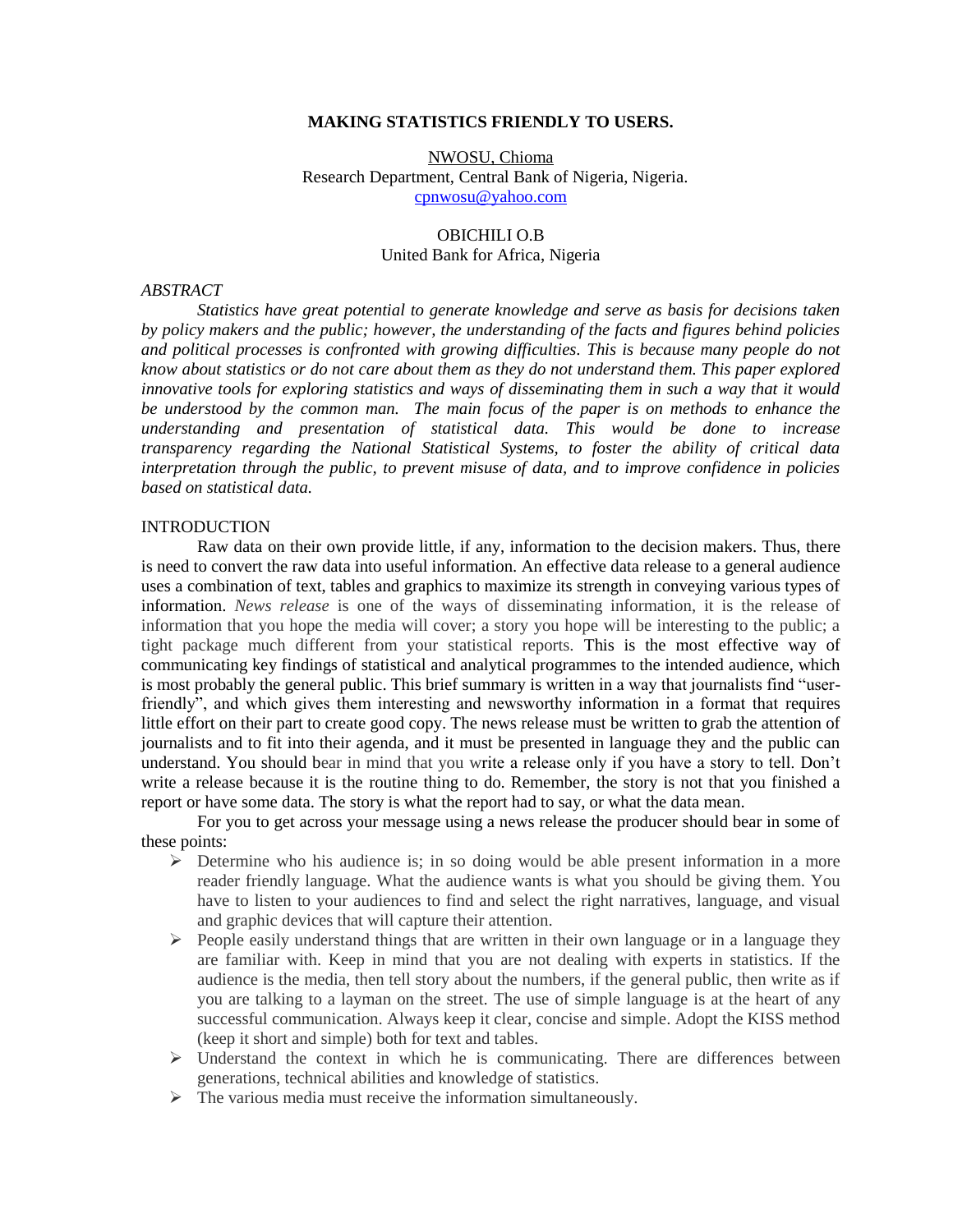# WAYS OF COMMUNICATING YOUR MESSAGE EFFECTIVELY

Since we understand the importance of communicating data, we've defined our goal, and determined our target audience. There is need to *determine which methods to use to communicate your message* to your target audience. This is a critical step that can also make or break the entire communication project. There are four basic communication laws that will apply to any communication method, whether it is a fact sheet, a presentation, or even a personal phone call. These laws are:

- $\triangleright$  Write for your audience
- $\triangleright$  Make it visually appealing
- $\triangleright$  Make it readable
- $\triangleright$  Make it credible

One of the best ways to understand and communicate data is to visualize the numbers as picture. This makes it easier to see a pattern or expose patterns that might otherwise have been concealed. According to Friedman (2008) the main goal of data visualization is to communicate information clearly and effectively through graphical means. But one should be careful when using data visualization techniques, because poor visualization of statistical information can be misleading. There is a variety of conventional ways to visualize data – tables, histograms, pie charts and bar graphs are being used every day, in every project and on every possible occasion.

1. *Tables* are an arrangement of words, [numbers,](http://dictionary.reference.com/browse/numbers) or signs, or combinations of them, in parallel columns, to exhibit a set of facts or relations in a definite, compact, and comprehensive form. There are basically two types of tables, *presentation/demonstration* tables (used to highlight key figures in a news release, web page or in a paper) and *reference* tables. In designing a table, you should make it easy for your audience to find and understand numbers within the tables. Also tables should be labeled in a straightforward and unobtrusive fashion, so that attention would be on the substantive points to be conveyed by your data, rather than on the structure of the table. A good table must have a *table title*, *column headers*, *row stubs, footnotes*, and *source*.

|               | Table title |                  |      |              |               |                |
|---------------|-------------|------------------|------|--------------|---------------|----------------|
| <b>Month</b>  | <b>MPR</b>  | <b>Call Rate</b> | OBB  | NIBOR 7-days | NIBOR 30-days | Column headers |
| $Jan-11$      | 6.0         | 4.10             | 2.46 | 6.93         | 12.84         |                |
| <b>Feb-11</b> | 6.0         | 2.17             | 2.20 | 7.70         | 11.27         |                |
| Mar-11        | 6.0         | 1.50             | 1.31 | 5.55         | 7.85          | Data           |
| Apr-11        | 6.0         | 1.27             | 1.11 | 2.46         | 5.13          |                |
| May-11        | 6.0         | 4.94             | 4.45 | 6.16         | 8.03          |                |
| <b>Jun-11</b> | 6.0         | 2.73             | 2.19 | 3.63         | 5.95          |                |
| Average 2011  | 6.0         | 2.79             | 2.29 | 5.41         | 8.51          |                |
| Average 2010  | 9.85        | 15.02            | 7.59 | 15.97        | 17.15         |                |
| Row stubs     |             |                  |      |              |               |                |

When presenting a table, data values should be set out so key information(s) can be easily extracted, values should be right justified and should maintain the same decimal places (usually 1 or 2).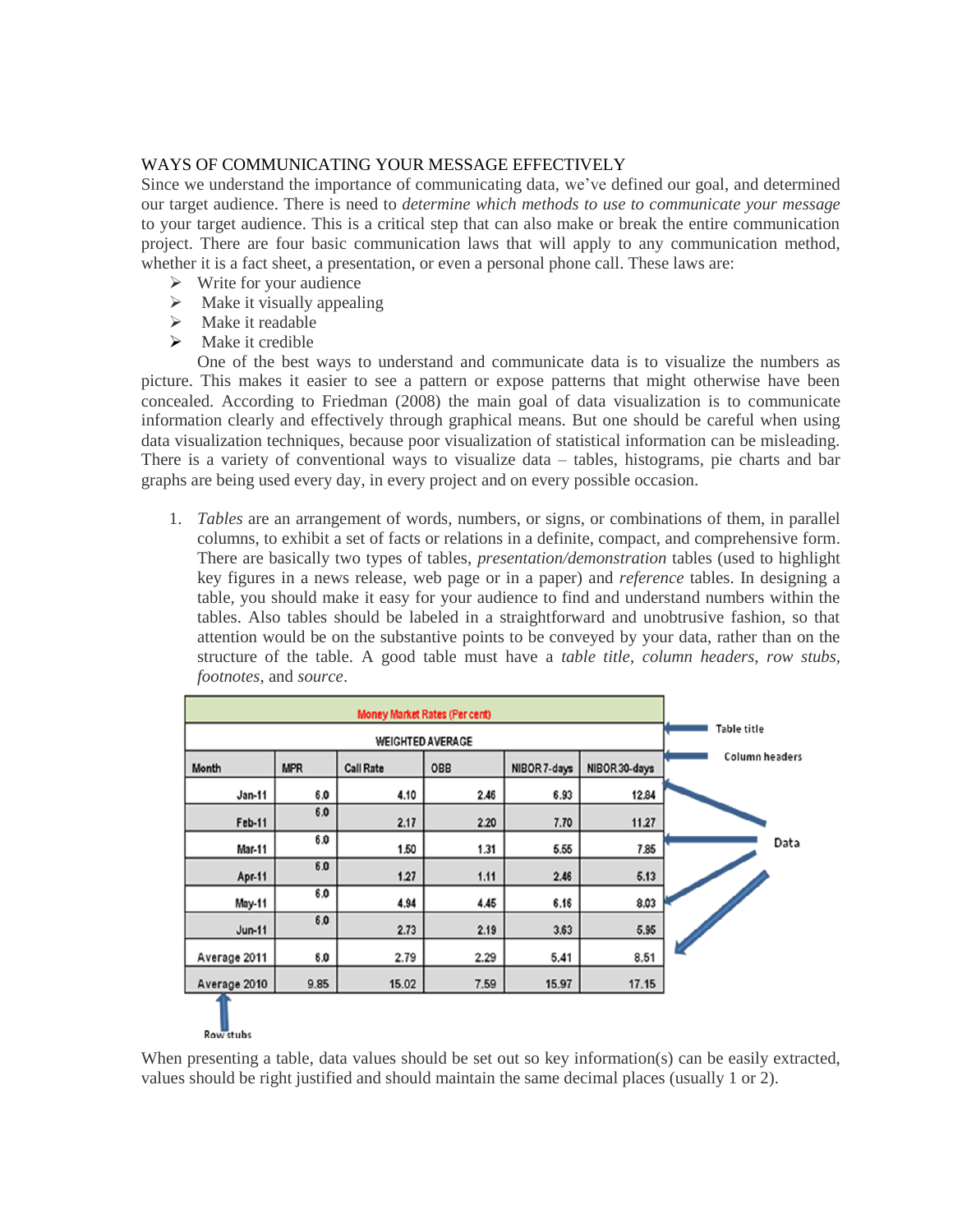2. *Graphs* are effective visual tools because they present information quickly and easily. Most, data can be better understood when presented by a graph than by a table because the graph can reveal a trend or comparison. There are many different types of graphs that can be used to convey information: bar graphs, line graphs and pie charts. Knowing what type of graph to use with what type of information is crucial. Depending on the nature of the data some graphs might be more appropriate than others. Sometimes text or a data table can provide a better explanation to the readers, once the target audience is defined and the message to be transmitted is determined, the most appropriate graph can be selected.

*A bar graph* compares values across categories or treatments. The x-axis gives the [independent variable,](http://scene.asu.edu/habitat/s_method.html#variable) while the y-axis depicts the values of the [dependent variable.](http://scene.asu.edu/habitat/s_method.html#variable) The important point to note about bar graphs is their bar length or height—the greater their length or height, the greater their value. They may be either horizontal or vertical. *Vertical bar graph* is used when comparing important data values. It displays data better than horizontal bar graphs. *Horizontal bar graph* is used when category names are too long to fit at the foot of a column. A bar graph compares values across categories. The x-axis gives the treatment values [\(independent variable\)](http://scene.asu.edu/habitat/s_method.html#variable), while the yaxis depicts the values of the [dependent variable.](http://scene.asu.edu/habitat/s_method.html#variable) The values of the bars can be raw data, totals or [means.](http://scene.asu.edu/habitat/stats.html#mean) In drawing a bar chart, the vertical axis should not be compressed as it would give a good picture of the information you want to pass.



to a category) or displays the different values of a given variable (e.g., percentage distribution). This *A pie chart* summarizes a set of categorical data (data considered as qualitative, that belongs type of chart is a circle divided into a series of segments; each segment represents a particular category. The pie chart is used for simple comparison of a small number of categories.



Source: CBN Annual Report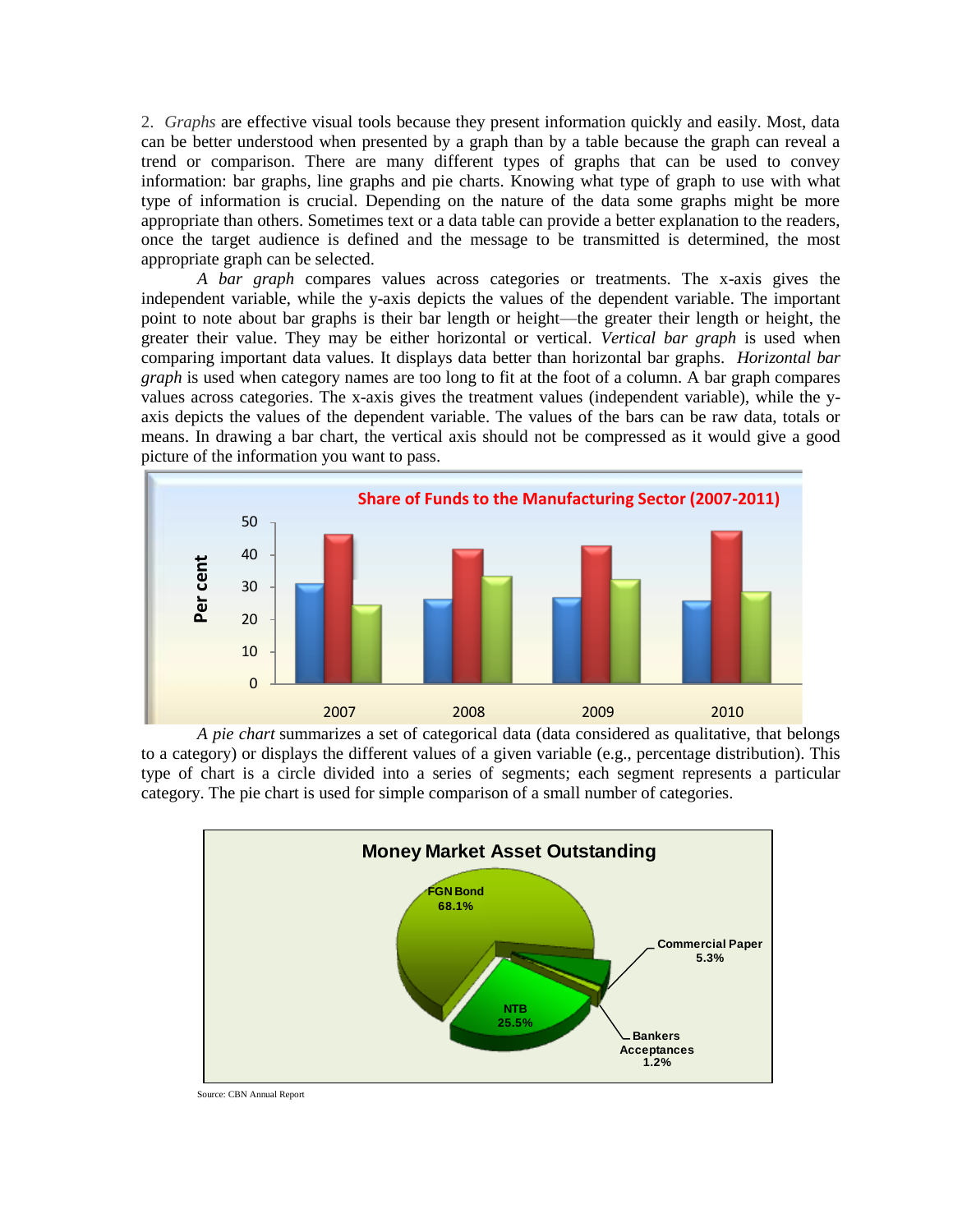Values should be marked different, or differences may not be easily seen. Labeling sectors with their actual values overcomes this problem. In some cases, where data values are close to each other, a pie chart's message may be easily misunderstood. A column or horizontal bar chart may be more useful.

A *line graph* is a visual comparison of how two variables—shown on the x- and y-axes—are related or vary with each other. It shows related information by drawing a continuous line between all the points on a grid. The line graph is often viewed as a time series graph. Line graphs are more popular than all other graphs combined because their visual characteristics reveal data trends clearly and these graphs are easy to create. Line graphs, especially in the fields of statistics and science, are one of the most common tools used to present data. *Bar and Column graphs and line graphs share a similar purpose. The column graph, however, reveals a change in magnitude, whereas the line graph is used to show a change in direction.*



Source: CBN Annual Report

3. *Animations and videos* make it easier to tell stories by combining audio or textual descriptions with graphical illustrations to communicate the meaning behind the numbers. According to *Edward R. Tufte* (2001) "Graphic Excellence is that which gives to the viewer the greatest number of ideas in the shortest time with the least ink in the smallest place."

Hans Rosling, a professor of international Health at Karolinska Institue and a co-founder of Gapminder, has had great success with using animation to illustrate data, as a way of communicating statistics. He brings heavy and dreary statistics into life using a combination of animated graphics and equally animated presentations. He uses the Gapminder presentation tool to debunk various myths about the world economic development, disparities and how well (or poor) we share our planet resources.

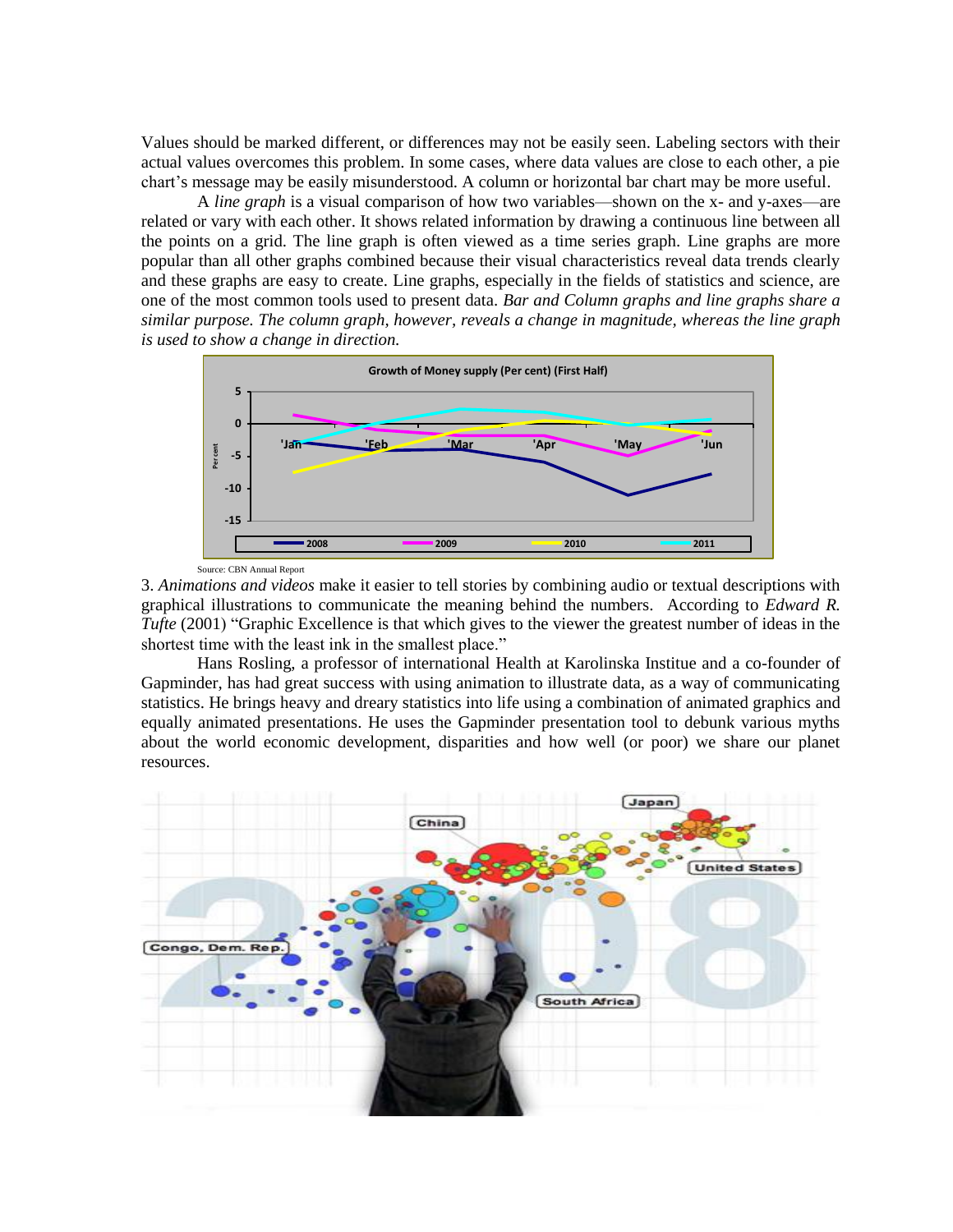Source: http://www.gapminder.org/

A population pyramid is a graph showing the age and sex distribution of a population. It is a useful tool in revealing information about a population's history and future possibilities. The animated population pyramid shows the change of population distribution over time.



*Source: http://en.wikipedia.org/wiki/File:Angola\_population\_pyramid\_2005.svg*

*4. Maps* are the most efficient tools to visualize spatial patterns. When carefully designed and presented, they are more than just decorative features in a statistical presentation. They can help people identify and highlight distributions and patterns that might not be apparent from tables and charts. There are lots of interactive mapping software which can help you to take advantage of geographic-related data, and to effectively visualize territory and business information by creating your own custom interactive maps. Interactive map making software usually supports custom definable regions, areas and location points.



*Source: http://flowingdata.com/2011/02/23/who-drinks-the-most-around-the-world/*

Users can select pre-designed flash map templates, and easily change color settings of countries or counties, and pinpoint locations on the map by using pushpin buttons or icons. As the main purpose of these maps are mostly for navigation or data representation purpose, geographical details such as highways, buildings, rivers are not always necessary, which makes the map cleaner and easier to navigate by visitors. Maps are very useful in preparation of censuses' and surveys and in the analysis and reporting of results. Generally there are two types of map: *general reference maps, thematic maps*.

Generally, different audience respond to different techniques, the table below can serve as a guide.

| Audience | Text/Details | Data                                                                                  | <b>Visuals</b> |
|----------|--------------|---------------------------------------------------------------------------------------|----------------|
|          |              | Practitioners and Provide an executive Use data with emphasis Use a lot of visuals.   |                |
|          |              | colleagues in your summary and some on practice and efficiency. Convert text and data |                |